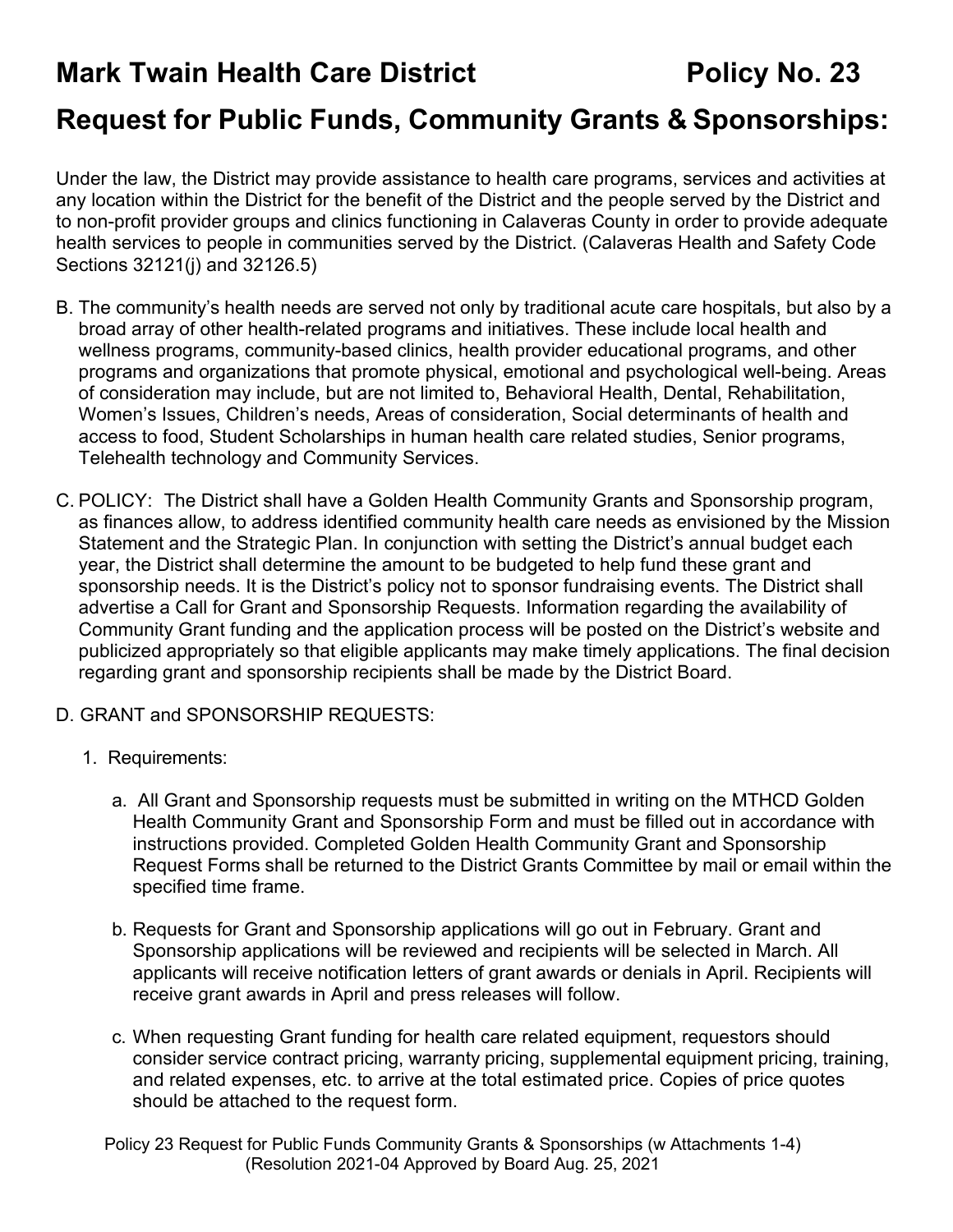- d. When requesting Sponsorship funding for health fairs, health education and training projects, etc. requestors should provide complete information about the event/project and how it relates directly to providing health-related services to people in this District.
- e. The District shall have the option to sponsor student scholarships in human health-related fields of higher learning, health education classes or other community services, at its own discretion, outside of the above sponsorship process, as deemed appropriate.
- 2. Processing Grant and Sponsorship Requests

a. Decision Tree will be used to guide the Committee in processing applications (Attachment # 2)

b. Once Grant requests are received, they will be reviewed by the District GrantsCommittee and recommendations will be made to the MTHCD Board for approval.

c. The Grants Committee will assess the grant applicant's ability to effectively administer the project being funded.

d. The Grants Committee may make pre-award site visits to assess the appropriateness of grant requests. Visits may be unannounced.

e. Those items marked as urgent need will have priority consideration when reviewing grant opportunities.

f. Requests for emergency or interim funding that fall outside the normal grants application cycle may be presented to the Board for Approval after review and recommendation by the Board President and Executive Director, or the Grants Committee.

g.Completed grant requests shall be processed in accordance with the subsection below.

h. Grant and Sponsorship notification letters for awards and denials shall be provided to all applicants. This information will be tracked and recorded in a database by the District Administrative Assistant or Executive Director.

3. Approved Grants and Sponsorship Requests

a. The Grants Committee shall notify the applicant and the District Finance Committee ofthe grant or sponsorship award.

b. Grants and Sponsorships shall be awarded for a period not to exceed one year.

c. The Grant or Sponsorship recipient, Grants Committee and the District Executive Director will work together to develop and distribute a press release.

## E. ACCOUNTABILITY:

1. The Grants Committee may make post-award site visits to assess the appropriate use of the grant award. Visits may be unannounced.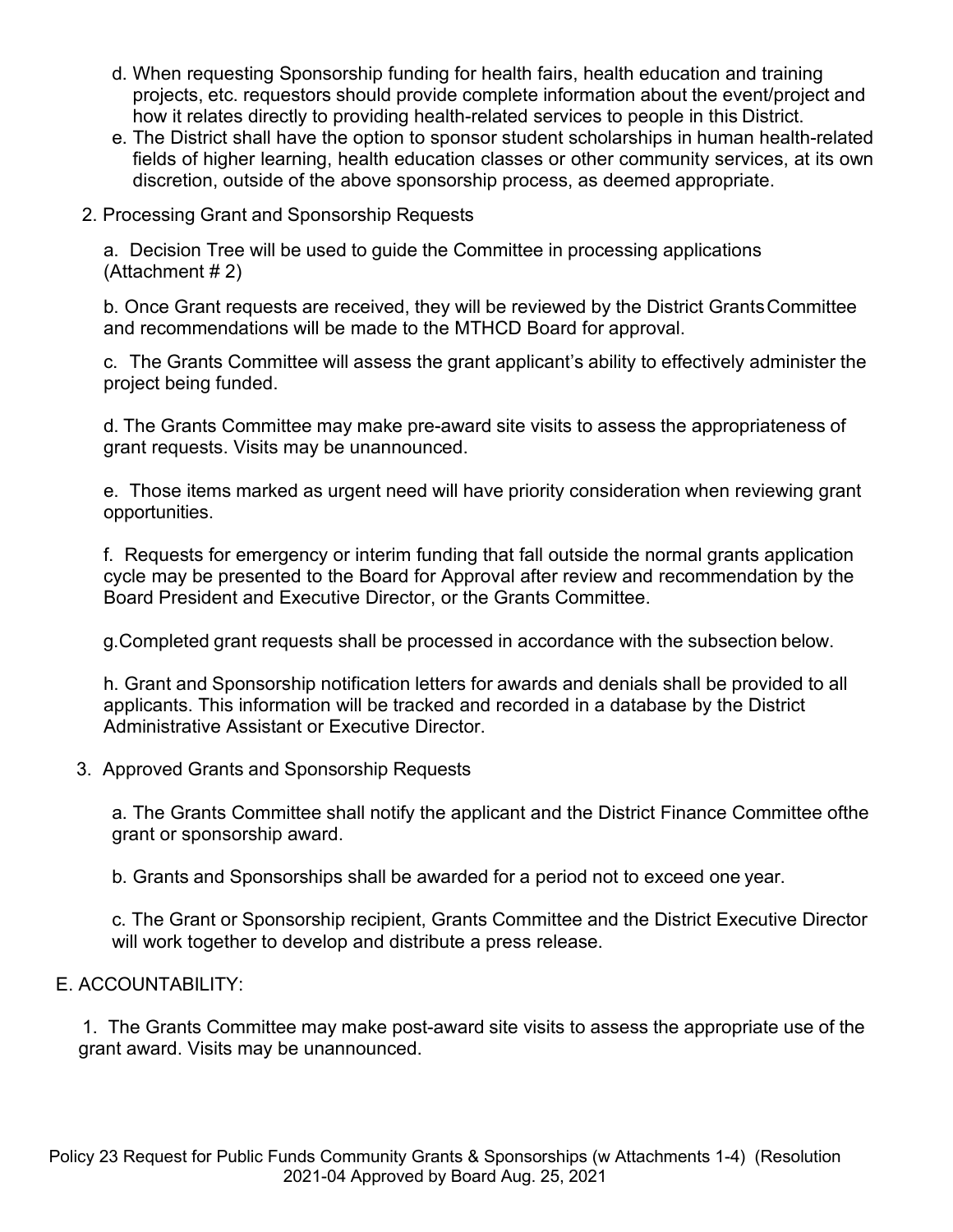2. Grant recipients will be asked to make a brief 5-minute presentation to the Board, approximately 6 months after receiving the grant award, to account for the appropriate intended use of the grant.

3. Grant recipients shall provide the Board with a final accounting of grant awards at the endof each fiscal year.

4. Grant recipients who do not effectively administer their grant funding as intended, may be asked to return unused grant money and may become ineligible to apply for future grants for a period of up to 2 years.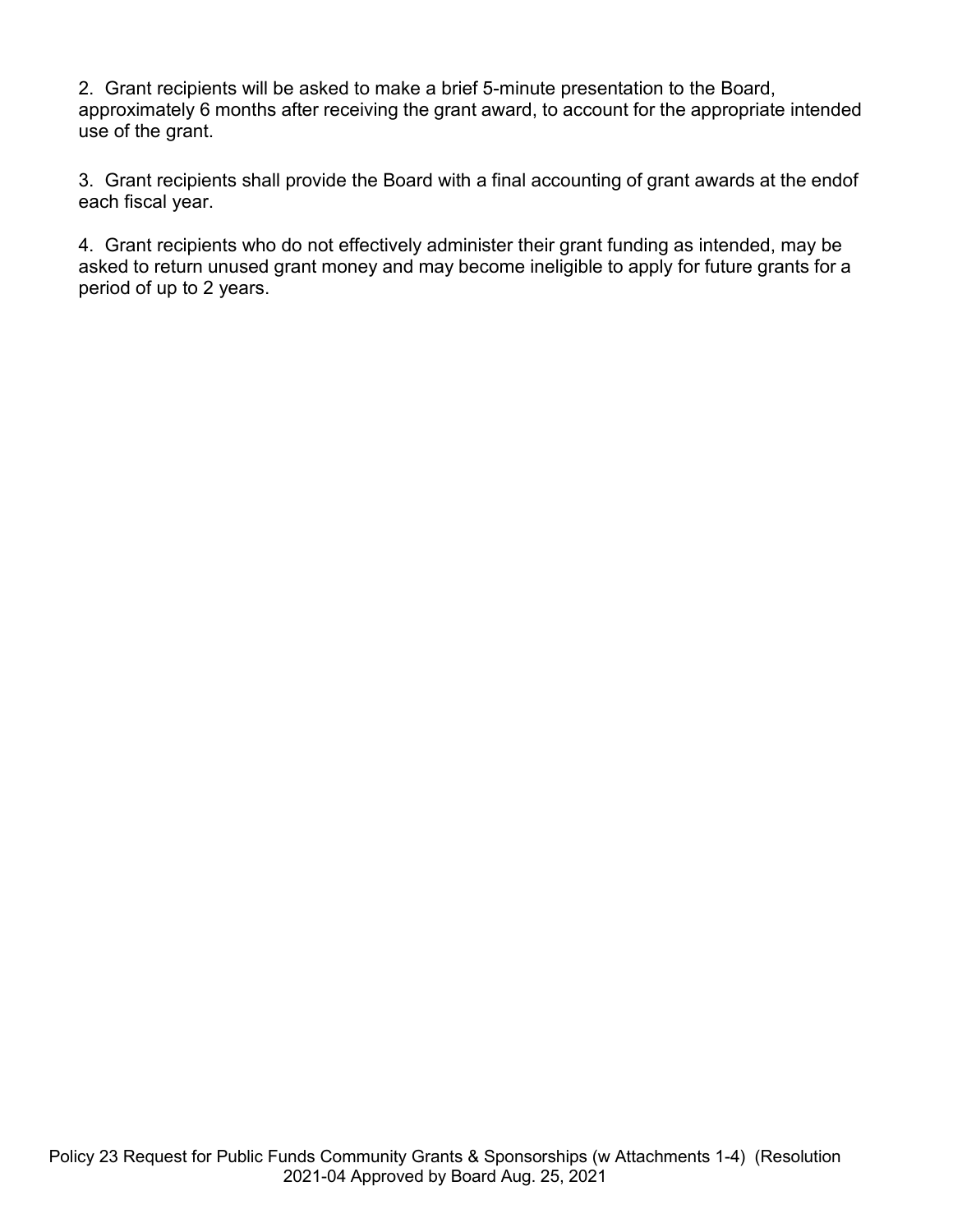

#### **Policy# 23 – Attachment # 1 GOLDEN HEALTH COMMUNITY GRANTS APPLICATION**

|                                                        | Description of Project, Including Purpose, Date and Target Population: [1988] [1988] [1988] [1988] [1989] [19 |
|--------------------------------------------------------|---------------------------------------------------------------------------------------------------------------|
|                                                        |                                                                                                               |
|                                                        | Amount Requested:_______________________________Total Cost of Project:_____________________________           |
|                                                        | Please Submit Project Budget: Other Sources of Funding:__________________________                             |
|                                                        | Please describe how this grant will impact the health of the community within the scope of the                |
|                                                        |                                                                                                               |
|                                                        | ,我们也不会有什么。""我们的人,我们也不会有什么?""我们的人,我们也不会有什么?""我们的人,我们也不会有什么?""我们的人,我们也不会有什么?""我们的人                              |
|                                                        |                                                                                                               |
| 95, San Andreas, CA 95249 or email to pstout@mthcd.org | Please send your completed application to: MTHCD Golden Health Community Grants, PO Box                       |
| <b>Below is for District Use:</b>                      |                                                                                                               |
|                                                        | _Date:______________________                                                                                  |
|                                                        |                                                                                                               |
|                                                        |                                                                                                               |
|                                                        |                                                                                                               |

Policy 23 Request for Public Funds Community Grants & Sponsorships (Att. # 1 - Application) (Resolution 2021-04 Approved by Board Aug. 25, 2021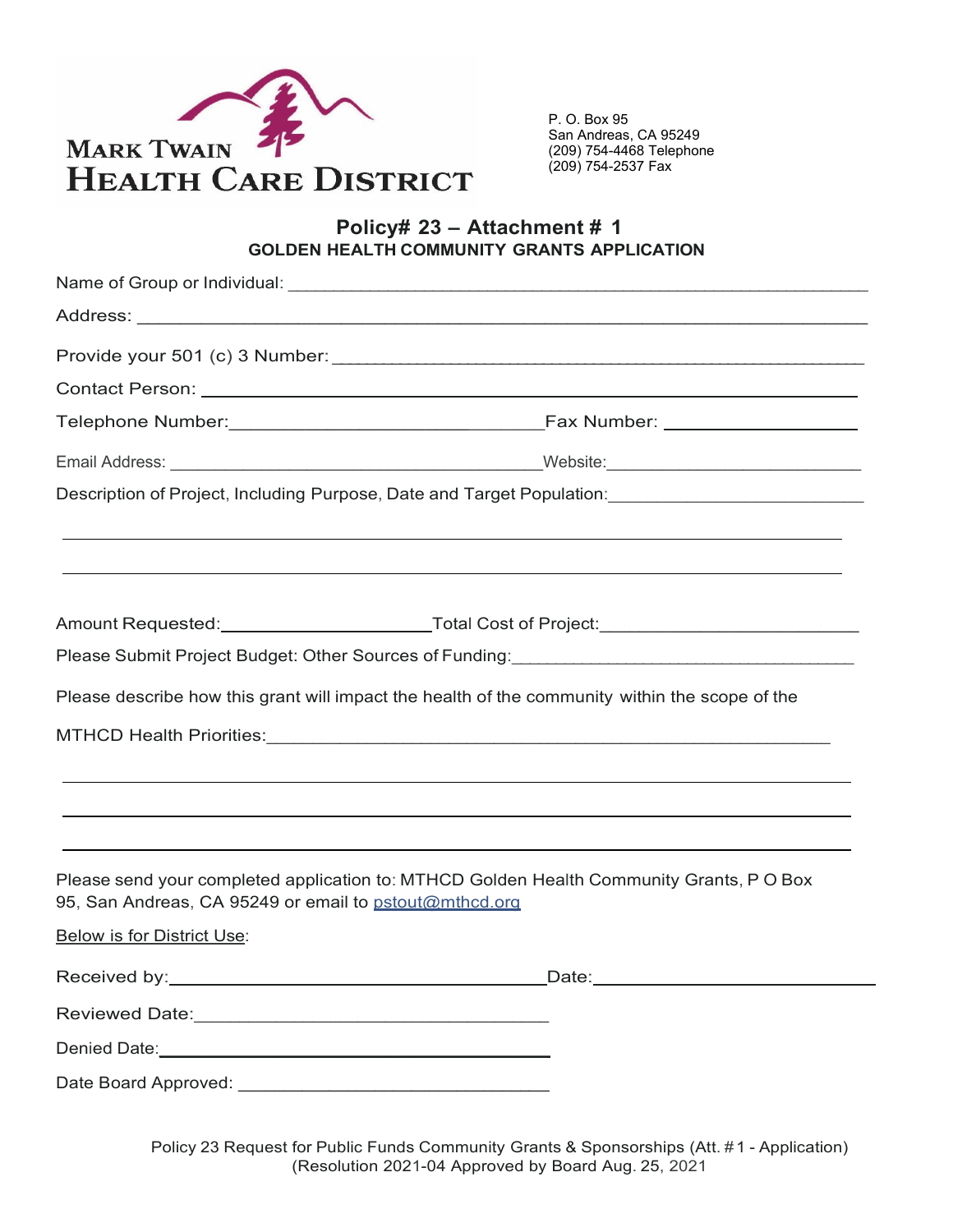

**Policy # 23 – Attachment # 2**

| <b>Decision Tree</b>                                                                                   |                       |              |                                  |  |  |  |  |
|--------------------------------------------------------------------------------------------------------|-----------------------|--------------|----------------------------------|--|--|--|--|
| <b>For Requests for District Participation</b>                                                         |                       |              |                                  |  |  |  |  |
|                                                                                                        |                       | Reviewer     |                                  |  |  |  |  |
| 1. Is the project within the District Jurisdiction (County Borders)?                                   | Yes, Go to Question 2 | <b>CEO</b>   | No, reject.                      |  |  |  |  |
|                                                                                                        |                       |              |                                  |  |  |  |  |
| 2. Is the project health care?                                                                         | Yes, Go to Question 3 | <b>CEO</b>   | No, reject.                      |  |  |  |  |
|                                                                                                        |                       |              |                                  |  |  |  |  |
| 3. Is the project legal?                                                                               | Yes, Go to Question 4 | <b>CEO</b>   | No, reject.                      |  |  |  |  |
|                                                                                                        |                       |              |                                  |  |  |  |  |
| 4. Does the District have capacity, infrastructure, funding to do the project?   Yes, Go to Question 5 |                       | <b>CEO</b>   | No, refer to Grants committee    |  |  |  |  |
|                                                                                                        |                       |              |                                  |  |  |  |  |
| 5. Is there liability to the District                                                                  | No, Go to Question 6  | <b>CEO</b>   | Yes. Check with District carrier |  |  |  |  |
|                                                                                                        |                       |              |                                  |  |  |  |  |
| <b>6. REFER TO GRANTS COMMITTEE</b>                                                                    | Yes. Refer to Board   | <b>Chair</b> | No, inform Board                 |  |  |  |  |
| <b>Other Considerations: Is there history?</b>                                                         |                       |              |                                  |  |  |  |  |
| Is it political?                                                                                       |                       |              |                                  |  |  |  |  |
| Is it a fundraiser? For what?                                                                          |                       |              |                                  |  |  |  |  |
| Are there legal contracts, MOU's                                                                       |                       |              |                                  |  |  |  |  |
| Is it within budget?                                                                                   |                       |              |                                  |  |  |  |  |

Mark Twain Health Care District Mission Statement

**"Through community collaboration, we serve as the stewards of a community health system that ensures our residents have the dignity of access to care that provides high quality, professional and compassionate health care".** 

This Institution is an Equal Opportunity Provider and Employer

Policy 23, Request-Public Funds Community Grants & Sponsorships (Att. 4 Agreement) (Resolution 2021-04 Appproved by Board Aug. 25, 2021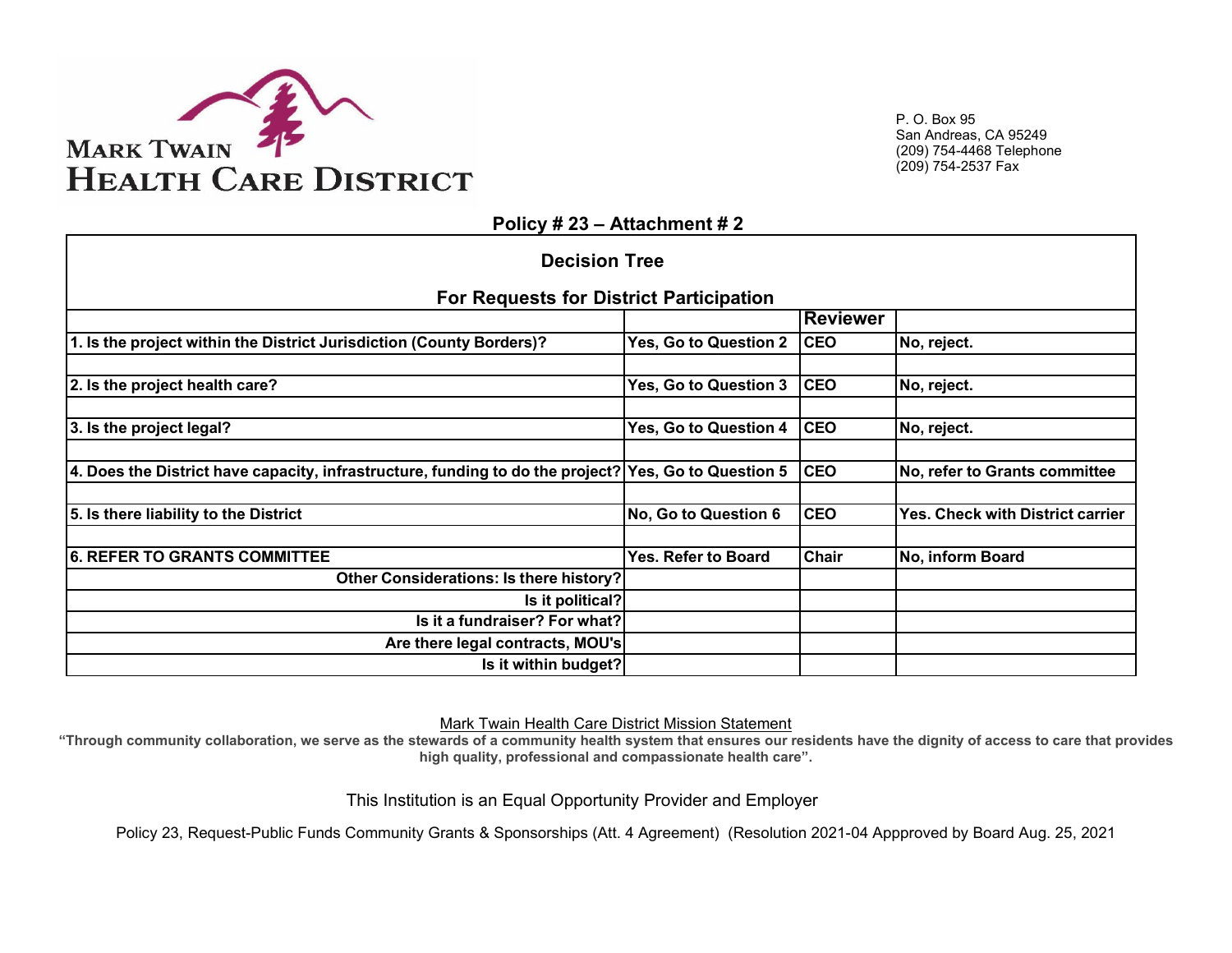

| Policy# 23 - Attachment# 3   |                                                              |                                                              |                                            |  |  |
|------------------------------|--------------------------------------------------------------|--------------------------------------------------------------|--------------------------------------------|--|--|
| <b>MTHCD GRANT TIMELINE</b>  |                                                              |                                                              |                                            |  |  |
| <b>Timeline</b>              | <b>Action</b>                                                | <b>Responsibility</b>                                        | <b>Approval/Oversite</b>                   |  |  |
| June                         | <b>Establish Budget</b>                                      | <b>Executive Director</b><br><b>Grants Committee</b>         | <b>MTHCD Board</b>                         |  |  |
| November-<br><b>December</b> | Previous Year's<br>Recipients to present<br>results to Board | <b>Executive Assistant</b>                                   | <b>Executive Director</b>                  |  |  |
| <b>January</b>               | <b>Develop Advertising</b>                                   | <b>Executive Director</b><br><b>Administrative Assistant</b> | <b>Grants Committee</b>                    |  |  |
| January<br><b>February</b>   | Post on Website<br>Post on Social Media                      | <b>Executive Assistant</b>                                   | <b>Executive Director</b>                  |  |  |
| <b>February</b>              | <b>Advertise</b>                                             | <b>Executive Assistant</b>                                   | <b>Executive Director</b>                  |  |  |
| <b>March</b>                 | Deadline for applications                                    | <b>Executive Assistant</b>                                   | <b>Grants Committee</b>                    |  |  |
| <b>March</b>                 | Review applications<br>Consider on-site review               | <b>Grants Committee</b>                                      | <b>Grants Committee</b>                    |  |  |
| <b>March-April</b>           | <b>Final Selection</b>                                       | <b>Grants Committee?</b><br>Special workshop?                | <b>Board</b>                               |  |  |
| <b>April</b>                 | All Applicants receive<br>letters                            | <b>Executive Assistant</b>                                   | Signature, Grant<br><b>Committee Chair</b> |  |  |
| <b>May</b>                   | <b>Recognition Ceremony</b>                                  | <b>Board Meeting?</b>                                        |                                            |  |  |
| May-June                     | <b>Recipients Sign</b><br>Contracts                          | <b>Executive Assistant</b>                                   | <b>Executive Director</b>                  |  |  |
| May-June                     | Previous year's recipients<br>to provide final<br>accounting | <b>Executive Assistant</b>                                   | <b>Executive Director</b>                  |  |  |
| June                         | <b>Maintain Database</b>                                     | <b>Executive Assistant</b>                                   | <b>Executive Director</b>                  |  |  |
| June                         | <b>Establish Next Budget</b>                                 | <b>Executive Director</b><br><b>Grants Committee</b>         | <b>MTHCD Board</b>                         |  |  |
| August-<br><b>September</b>  | <b>Consider Site Visits</b>                                  | <b>Grants Committee</b>                                      |                                            |  |  |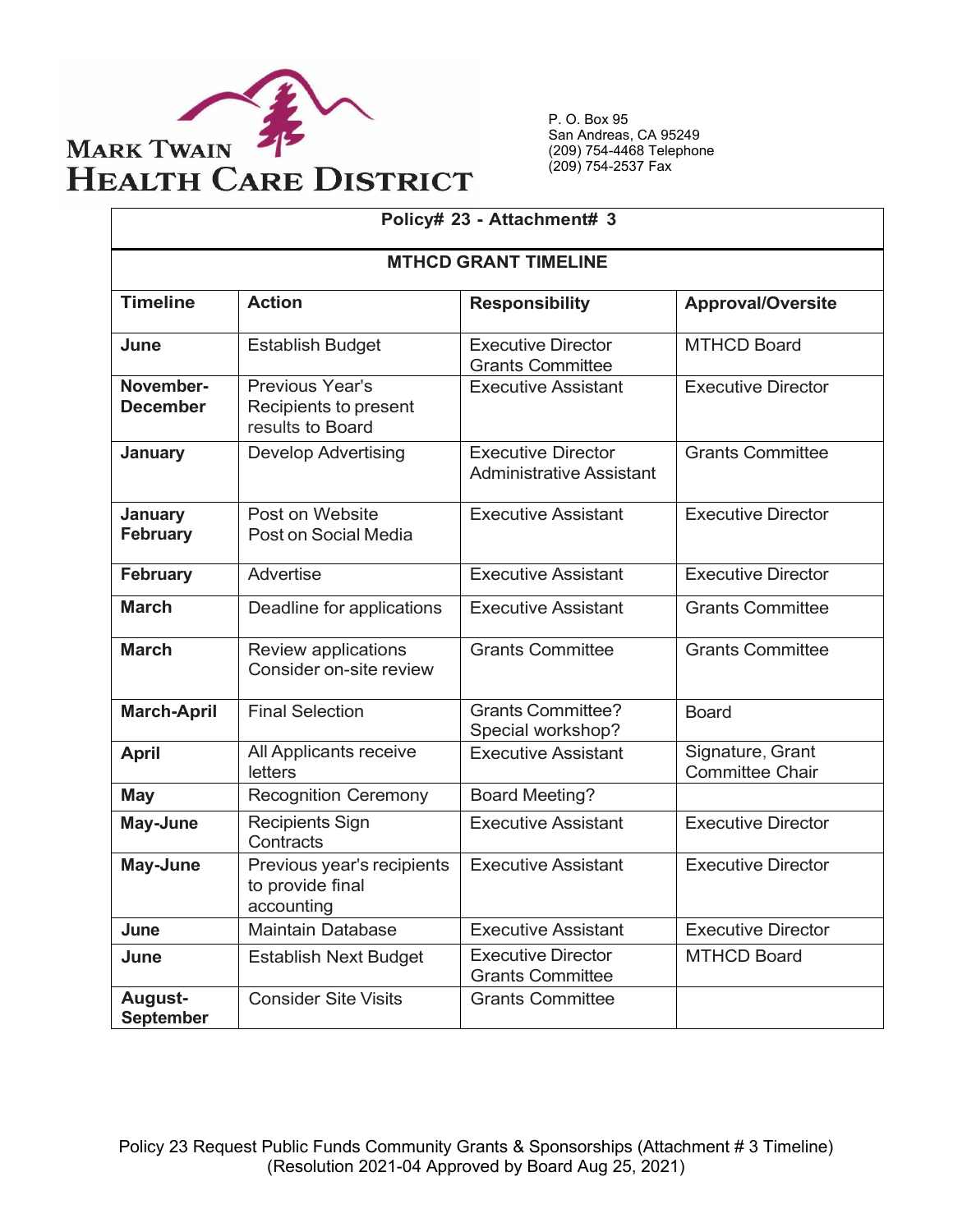

| Today's Date:________________________ | <b>Attachment #4</b> |
|---------------------------------------|----------------------|
| <b>Recipient Address</b>              |                      |
|                                       |                      |
|                                       |                      |

Re: Letter of Agreement for [Recipient] for (Program)\_\_\_\_\_\_\_\_\_\_\_\_\_\_\_\_\_\_\_\_\_\_\_\_\_\_\_

\_\_\_\_\_\_\_\_\_\_\_\_\_\_\_\_\_\_\_\_\_\_\_\_\_\_\_\_\_\_\_\_\_\_\_\_\_

 $Dear$   $\Box$ 

The Mark Twain Health Care District ("*MTHCD*") agrees to provide [Recipient] with funds to help support its (Program) and the support its (Program) and the serve members of the support its (Program) community who live, work, or obtain an education within the boundaries of MTHCD ("*Program*"); specific details of which are incorporated into this funding agreement through the proposal submitted by [Recipient] and attached hereto as Exhibit A. MTHCD agrees to provide support with funds as follows:

1. MTHCD will provide The Collars (\$  $\sim$  001 and \$  $\sim$  01 and  $\sim$  1 b [Recipient] to use to support the Program ("*Funds*"). [Recipient] represents and warrants that Funds will be expended exclusively to support the Program, as set forth in Exhibit A attached hereto, and not for any other use or purpose. Any and all Funds not expended to support the Program must immediately be returned to MTHCD.

2. [Recipient] will comply with all recordkeeping and reporting requirement as outlined in Mark Twain Health Care District Recordkeeping & Reporting Requirements, attached hereto as Exhibit B, including reporting to MTHCD on the dates following six (6) months and twelve (12) months following the date of this letter.

3. MTHCD has the right to verify the proper use of the Funds and may, upon five (5) days written notice, audit and inspect all of the [Recipient]'s books, records, and documents of every kind related to the operation, administration, and expenditures of the Program.

## Mark Twain Health Care District Mission Statement

**"Through community collaboration, we serve as the stewards of a community health system that ensures our residents have the dignity of access to care that provides high quality, professional and compassionate health care".** 

This Institution is an Equal Opportunity Provider and Employer

Policy 23, Request-Public Funds Community Grants & Sponsorships (Att. 4 Agreement) (Resolution 2021-04 Appproved by Board Aug. 25, 2021